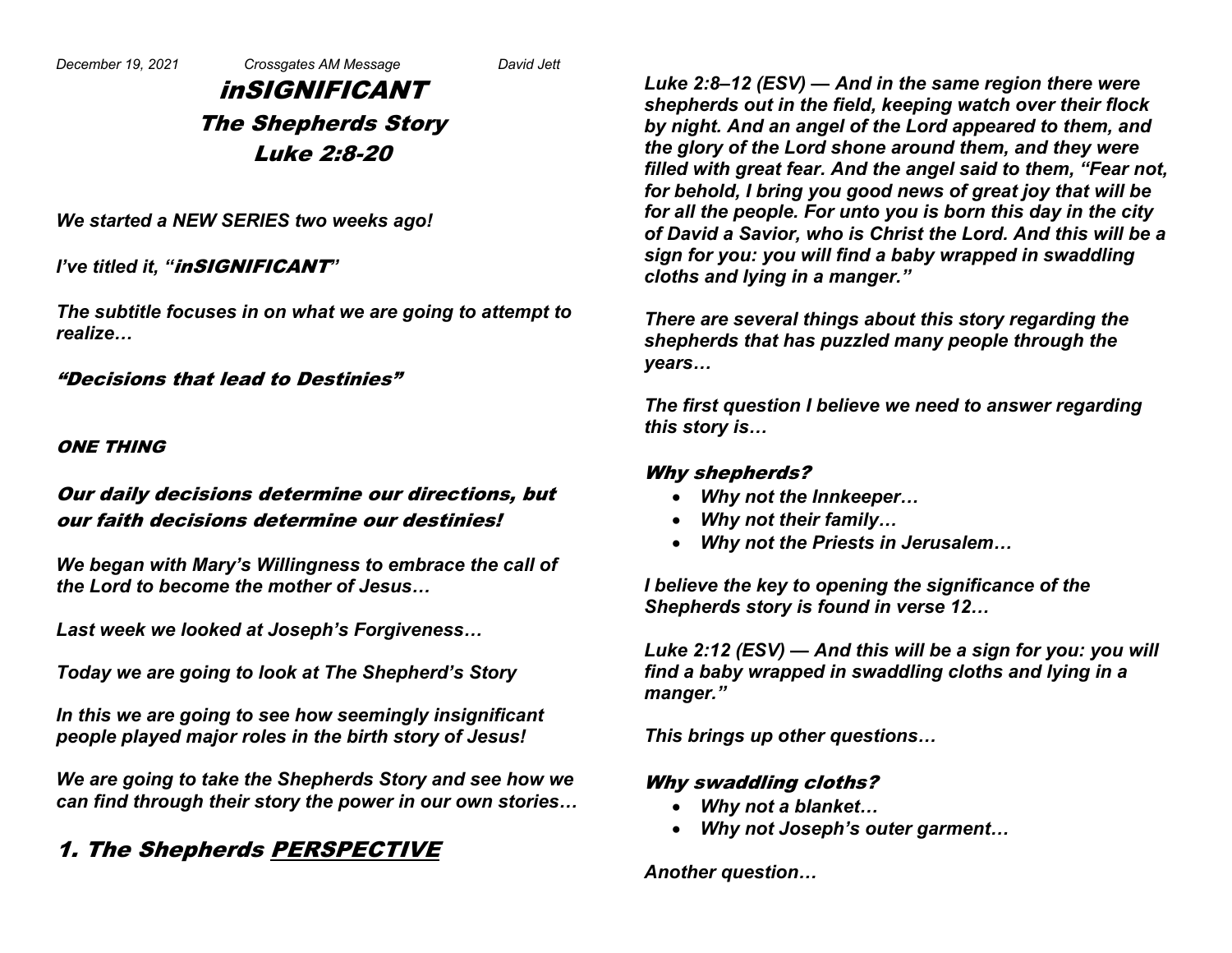### Why a manger?

- *Why place the baby in anything?*
- *If all you had was a feeding trough to place your newborn baby in, wouldn't you just hold the baby?*

*The KEY question we need to answer is…*

### Why is this a sign?

- *A sign is something that points to something greater*
- *A sign is an event that has some special meaning*

# Why is a baby wrapped in swaddling cloths and specifically found lying in a manger A SIGN???

*To unlock the importance of this shepherd story we must go to Old Testament prophecy…*

*Amos 3:7 (ESV) — For the Lord GOD does nothing without revealing his secret to his servants the prophets.*

*Old Testament prophecy tells us that the coming Messiah would be born in Bethlehem…*

*This prophecy was understood by the Rabbi's…*

*Micah 5:2 (ESV) — But you, O Bethlehem Ephrathah, who are too little to be among the clans of Judah, from you shall come forth for me one who is to be ruler in Israel, whose coming forth is from of old, from ancient days.*

*As you know, scholars tell us that Jesus fulfilled over 330 Old Testament prophecies…*

*Many of those prophecies are specifically pointed out in the New Testament…*

*But many more of those prophecies Jesus fulfilled are not specifically pointed out in the New Testament, but alluded to…*

*One in particular to the birth story is the location in which the king would come…*

*Micah 4:8 (ESV) — And you, O tower of the flock, hill of the daughter of Zion, to you shall it come, the former dominion shall come, kingship for the daughter of Jerusalem.*

*The Rabbinical writings known as the Mishnah reveal two things to us regarding this "TOWER OF THE FLOCK"*

*First, its tower was a lookout for any approaching danger*

*Second, the floor level was used to house the lambs that were to become part of the daily sacrifices at the Temple…*

*Every morning and evening a lamb without defect was to be slain as a sacrifice for the sins of the people…*

*So…*

*These Shepherds were no ordinary shepherds…*

## These were Shepherds specifically trained to identify and care for the sheep that were birthing sacrificial lambs!

- *They would keep the Tower of the Flock ceremonial clean for the specific purpose of birthing these ewe lambs…*
- *They would keep their sheep outside 24 hours a day…*
- *But when a pregnant sheep was about to give birth they would bring her into the Tower of the Flock…*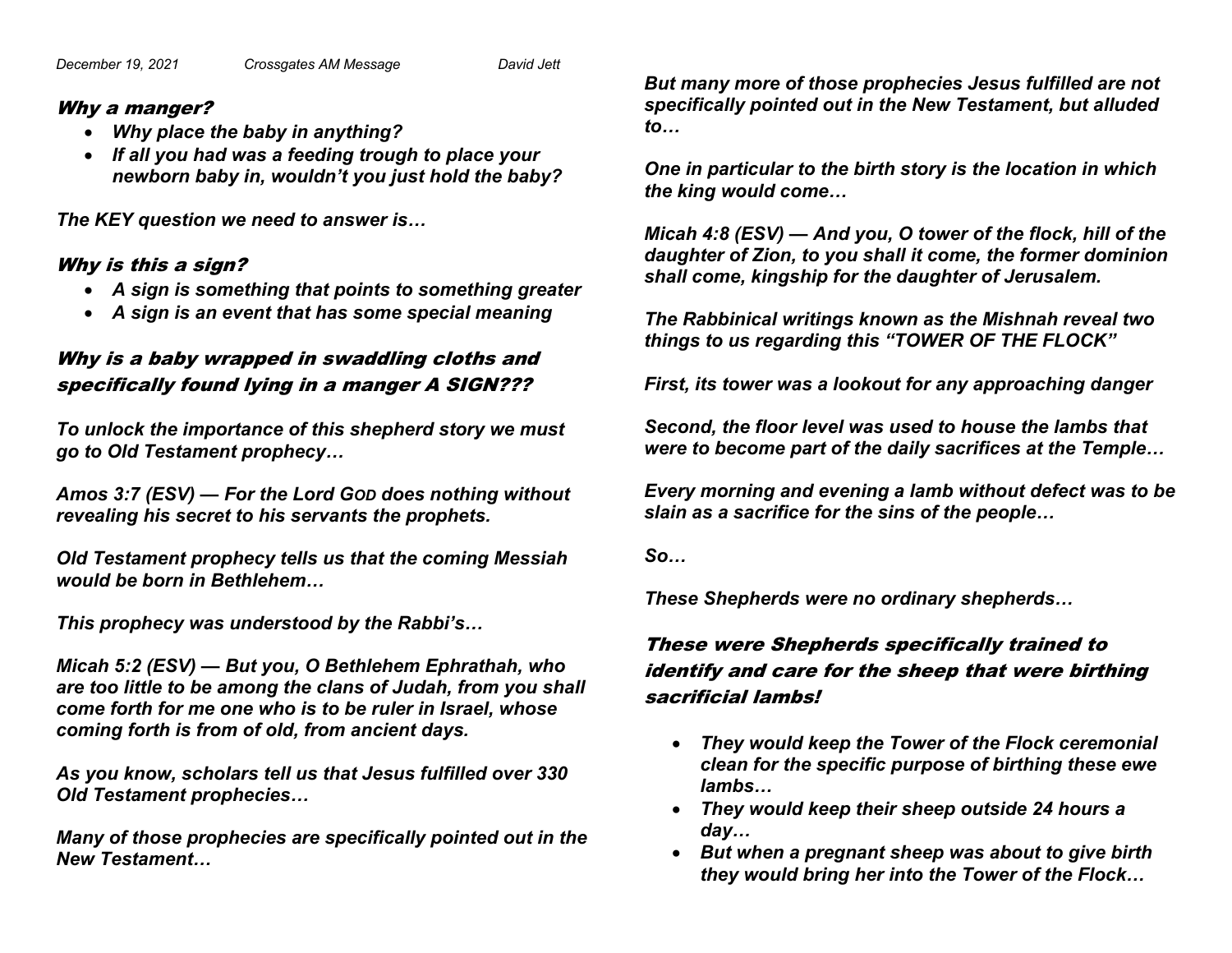- *Upon giving birth, the Shepherds would inspect the sheep*
- *Was it a male?*
- *Was it without any defects?*
- *If it met those requirements they would then protect the newborn lamb from any harm by doing two things…*
- *(1) They would wrap the lamb in strips of cloth (swaddling cloths)*
- *(2) They would place it in a manger with straw to keep it from incurring any defects*

*So when these Shepherds were told by the angel…*

*Luke 2:11–12 (ESV) — For unto you is born this day in the city of David a Savior, who is Christ the Lord. And this will be a sign for you: you will find a baby wrapped in swaddling cloths and lying in a manger.*

*They fully understood where to look and what to look for!*

*Suddenly these Shepherds MATTER!*

### $\triangleright$  You too have a story that MATTERS

*You may think you are a nobody… or that your part doesn't matter…*

*But think again!*

*You have a UNIQUE PERSPECTIVE on the grace and mercy of God!*

*You have a GOD STORY!*

1. The Shepherds PERSPECTIVE

# 2. The Shepherds PARTICIPATION

*Luke 2:13–16 (ESV) — And suddenly there was with the angel a multitude of the heavenly host praising God and saying, "Glory to God in the highest, and on earth peace among those with whom he is pleased!" When the angels went away from them into heaven, the shepherds said to one another, "Let us go over to Bethlehem and see this thing that has happened, which the Lord has made known to us." And they went with haste and found Mary and Joseph, and the baby lying in a manger.* 

*They could have made excuses at this point…*

*They could have pondered this and called some rabbi to find out more information…*

*They could have taken it all in, but refused to go*

*But they didn't!!!*

*They understood there was a GREATER STORY taking place and they had been invited to join God's BIGGER STORY!*

 $\triangleright$  You too have a story to JOIN

*Your story must join together with God's BIGGER story!*

*The story of the birth is part of a much bigger story of God's grace*

John the Baptist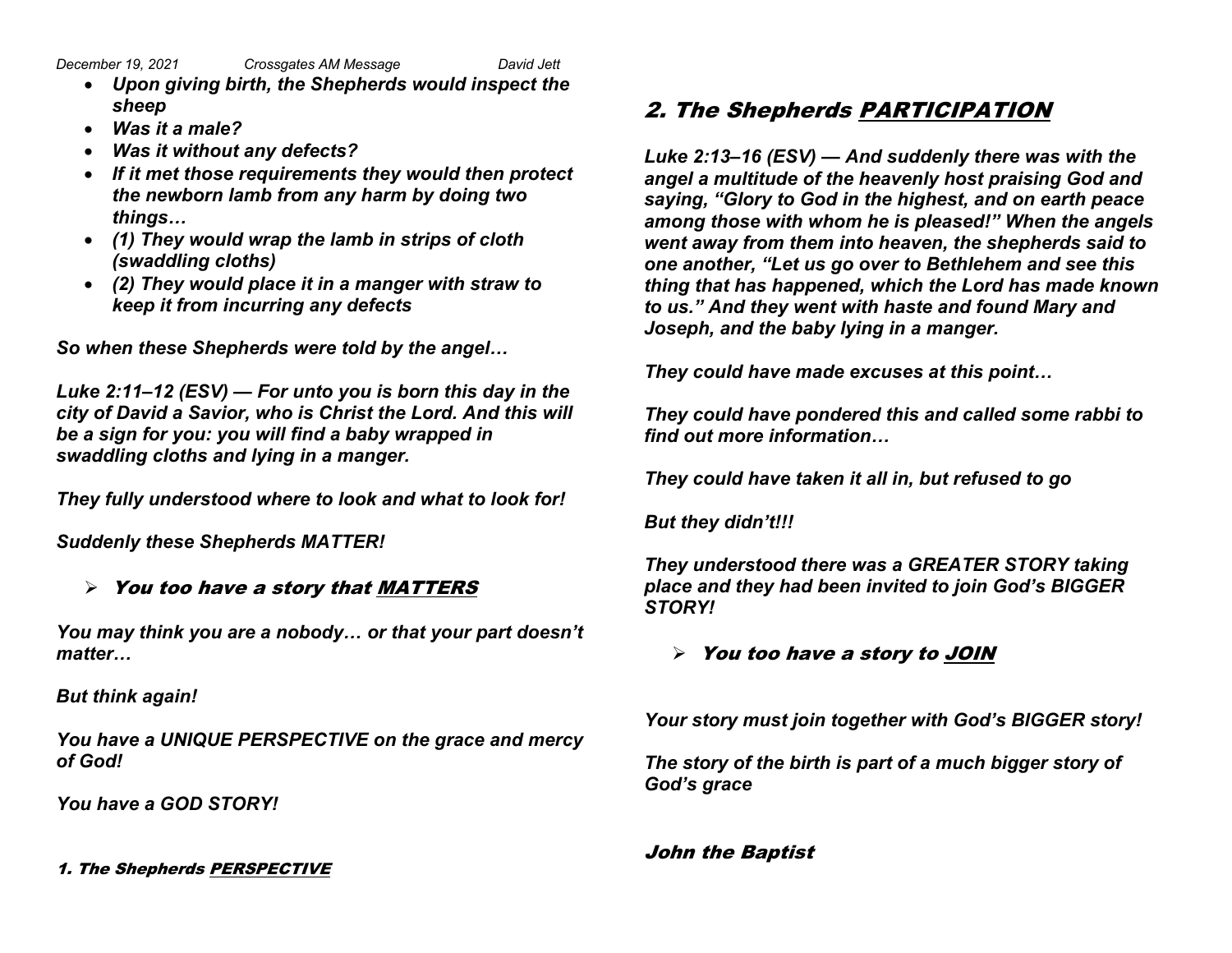*December 19, 2021 Crossgates AM Message David Jett John 1:29 (ESV) — The next day he saw Jesus coming toward him, and said, "Behold, the Lamb of God, who takes away the sin of the world!*

*As believers we join together in God's BIGGER story by realizing, like those shepherds did, that the baby wrapped in swaddling cloths and lying in a manger was the Sacrificial Lamb of God that has come to take away the sins of the world!*

### The Apostle Peter

*1 Peter 1:18–19 (NLT) — For you know that God paid a ransom to save you from the empty life you inherited from your ancestors. And it was not paid with mere gold or silver, which lose their value. It was the precious blood of Christ, the sinless, spotless Lamb of God.*

*For 33 years later not far from the manger in which Jesus was laid, our Sacrificial Lamb was taken to a Cross to shed His blood and give His body for the sins of all mankind…*

*The day prior to Jesus fulfilling His purpose as our Sacrificial Lamb He sent Peter and John to prepare the Passover meal…*

*Think about this with me for a minute…*

- *Peter and John entered Jerusalem and went to the Temple to purchase a spotless lamb for sacrifice…*
- *They get the lamb and then take it to the priest for sacrifice…*
- *They then take the lamb and roast it along with making all the other preparations for the Passover meal*

à *A spotless lamb, probably born in the same place Jesus was born, possibly laid in the same manger He had been placed, had been wrapped in swaddling cloths after inspection…*

*As the disciples sat down with Jesus for this very special Passover meal Jesus declared…*

*Luke 22:15 (ESV) — "I have earnestly desired to eat this Passover with you before I suffer."*

*Just as the shepherds had to recognize their story in the midst of God's bigger grace story, we too must join our stories into God's bigger grace story…*

*We do this by PARTICIPATION…*

*1 Corinthians 10:16 (ESV) — The cup of blessing that we bless, is it not a participation in the blood of Christ? The bread that we break, is it not a participation in the body of Christ?*

*This "participation" is us entering into fellowship with the finished work of Jesus, our sacrificial lamb, by taking the Lord's Supper!*

### The Apostle Paul

*1 Corinthians 5:7b (ESV) — ... For Christ, our Passover lamb, has been sacrificed.*

*Jesus made this declaration to the Father regarding Himself…*

*Hebrews 10:5–7 (ESV) — Consequently, when Christ came into the world, he said, "Sacrifices and offerings you have not desired, but a body have you prepared for me; in burnt offerings and sin offerings you have taken no pleasure.*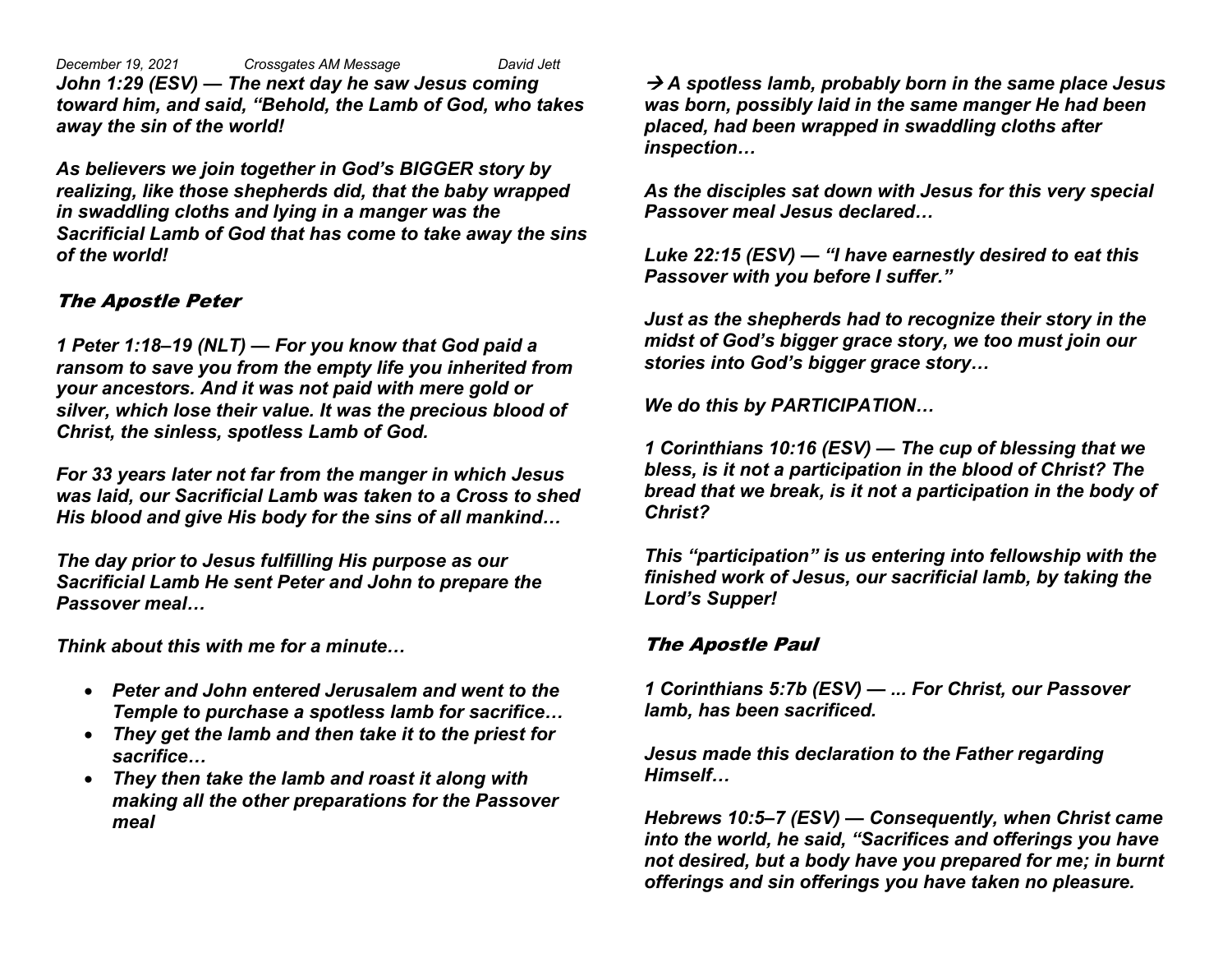*December 19, 2021 Crossgates AM Message David Jett Then I said, 'Behold, I have come to do your will, O God, as it is written of me in the scroll of the book.' "*

# $\rightarrow$   $\rightarrow$  Taking of the Bread  $\leftarrow$   $\leftarrow$

*Take the bread in your hand.*

*As you look at the bread, think about the body of Jesus.*

*Luke 22:19 (ESV) — And he took bread, and when he had given thanks, he broke it and gave it to them, saying, "This is my body, which is given for you. Do this in remembrance of me."* 

# $\rightarrow$   $\rightarrow$  Taking of the Juice  $\leftarrow$   $\leftarrow$

*Luke 22:20 (ESV) — And likewise the cup after they had eaten, saying, "This cup that is poured out for you is the new covenant in my blood.*

- 1. The Shepherds PERSPECTIVE
- 2. The Shepherds PARTICIPATION

# 3. The Shepherds PROCLAMATION

*Luke 2:17–20 (ESV) —And when they saw it, they made known the saying that had been told them concerning this child. And all who heard it wondered at what the shepherds told them. But Mary treasured up all these things, pondering them in her heart. And the shepherds returned, glorifying and praising God for all they had heard and seen, as it had been told them.*

*When the shepherds had arrived at the tower of the flock they found Joseph and Mary…*

*Looking into the Manger they found the baby!*

*He, the spotless lamb of God, was wrapped in swaddling cloths, lying in the manger!*

*It is very likely that other shepherds, who were there tending the other baby lambs that were to be carted to the Temple for sacrifice, had witnessed the birth of Jesus!*

*Can you imagine!*

*They had nursed sheep as they were giving birth to ewes that would become sacrificial lambs at the Temple…*

*They had examined those ewes to make sure they were males without defect…*

*Once the ewes passed their inspection they gingerly wrapped the newborn ewes in swaddling cloths and laid them in mangers to protect them from harm…*

*These shepherds who had just arrived from the fields, upon seeing Jesus lying in a manger, unveiled the words the angel had spoken to them…*

*Luke 2:11-12 (ESV) — "For unto you is born this day in the city of David a Savior, who is Christ the Lord. And this will be a sign for you: you will find a baby wrapped in swaddling cloths and lying in a manger."*

*Luke 2:18 (ESV) — And all who heard it wondered at what the shepherds told them.*

*This "wondering" was NOT questioning, but MARVELING!*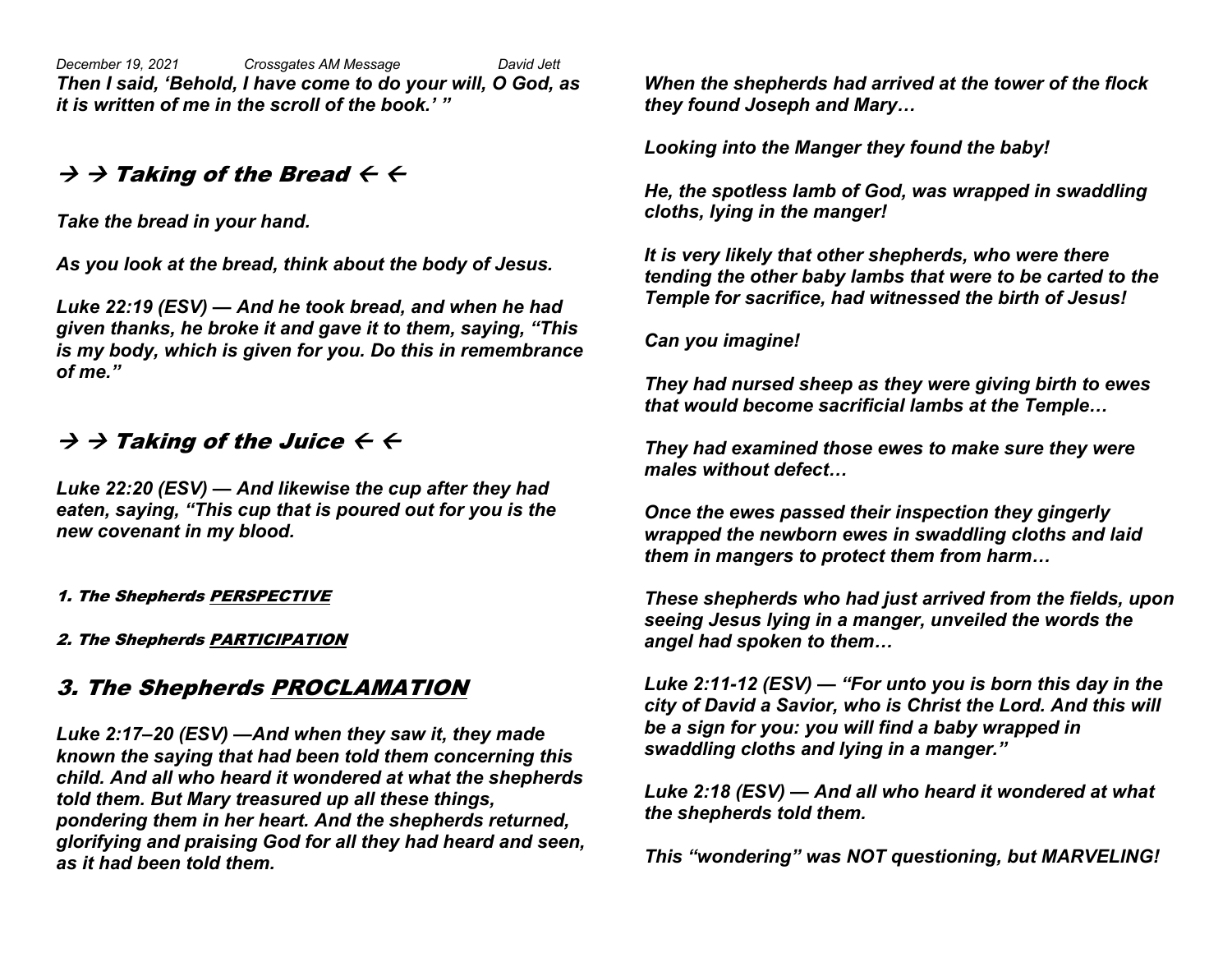"KING OF KINGS"

### $\triangleright$  You too have a story to UNVEIL

#### John the Baptist

*John the Baptist called Jesus, "The lamb of God that takes away the sins of the world!"*

#### The Apostle Peter

*Peter declared, "God paid a ransom" with "the precious blood of Christ, the spotless, sinless lamb of God!"*

#### The Apostle Paul

*Paul declared Jesus as "our Passover Lamb" that "has been sacrificed!"*

> Jesus paid it all! All to Him I owe! Sin had left a crimson stain, He washed it white as snow!

On the cross, Jesus carried… … ALL Our Sins … ALL Our Shame … ALL Our Separation … ALL Our Slavery … ALL Our Sorrows … ALL Our Sicknesses